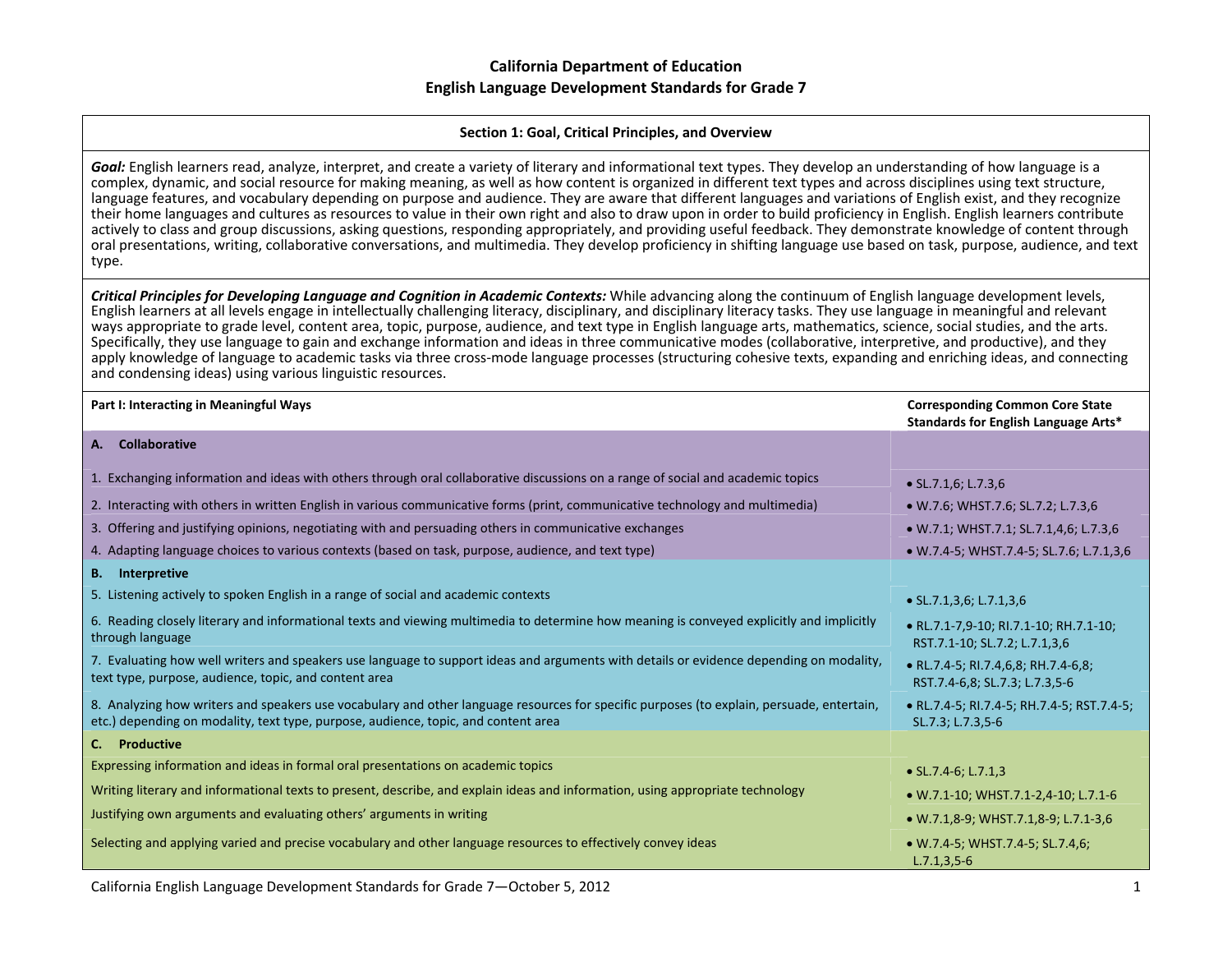| Part II: Learning About How English Works                                                                                                                                                                                                                                                                                                                                                                                                                             | <b>Corresponding Common Core State</b><br>Standards for English Language Arts* |
|-----------------------------------------------------------------------------------------------------------------------------------------------------------------------------------------------------------------------------------------------------------------------------------------------------------------------------------------------------------------------------------------------------------------------------------------------------------------------|--------------------------------------------------------------------------------|
| <b>Structuring Cohesive Texts</b><br>A.                                                                                                                                                                                                                                                                                                                                                                                                                               |                                                                                |
| 1. Understanding text structure                                                                                                                                                                                                                                                                                                                                                                                                                                       | • RL.7.5; RI.7.5; RH.7.5; RST.7.5;<br>W.7.1-5,10; WHST.7.1-2,4-5,10; SL.7.4    |
| 2. Understanding cohesion                                                                                                                                                                                                                                                                                                                                                                                                                                             | • RI.7.5; RH.7.5; RST.7.5; W.7.1-5,10;<br>WHST.7.1-2,4-5,10; L.7.1,3-6         |
| <b>Expanding and Enriching Ideas</b><br><b>B.</b>                                                                                                                                                                                                                                                                                                                                                                                                                     |                                                                                |
| 3. Using verbs and verb phrases                                                                                                                                                                                                                                                                                                                                                                                                                                       | • W.7.5; WHST.7.5; SL.7.6; L.7.1,3-6                                           |
| 4. Using nouns and noun phrases                                                                                                                                                                                                                                                                                                                                                                                                                                       | • W.7.5; WHST.7.5; SL.7.6; L.7.1,3-6                                           |
| 5. Modifying to add details                                                                                                                                                                                                                                                                                                                                                                                                                                           | • W.7.4-5; WHST.7.4-5; SL.7.6; L.7.1,3-6                                       |
| <b>Connecting and Condensing Ideas</b><br>C.                                                                                                                                                                                                                                                                                                                                                                                                                          |                                                                                |
| 6. Connecting ideas                                                                                                                                                                                                                                                                                                                                                                                                                                                   | • W.7.1-5; WHST.7.1-2,4-5; SL.7.4,6;<br>$L.7.1, 3-6$                           |
| 7. Condensing ideas                                                                                                                                                                                                                                                                                                                                                                                                                                                   | • W.7.1-5; WHST.7.1-2,4-5; SL.7.4,6;<br>$L.7.1,3-6$                            |
| Part III: Using Foundational Literacy Skills                                                                                                                                                                                                                                                                                                                                                                                                                          | $\bullet$ RF.K-1.1-4; RF.2-5.3-4 (as appropriate)                              |
| * The California English Language Development Standards correspond to California's Common Core State Standards for English Language Arts (ELA) and, for grades 6-12, Literacy in<br>History/Social Studies, Science, and Technical Subjects. English learners should have full access to and opportunities to learn ELA, mathematics, science, history/social studies, and other<br>content at the same time they are progressing toward full proficiency in English. |                                                                                |

Note: **Examples** provided in specific standards are offered **only as illustrative possibilities** and should not be misinterpreted as the only objectives of instruction or as the only types of language English learners might or should be able to understand or produce.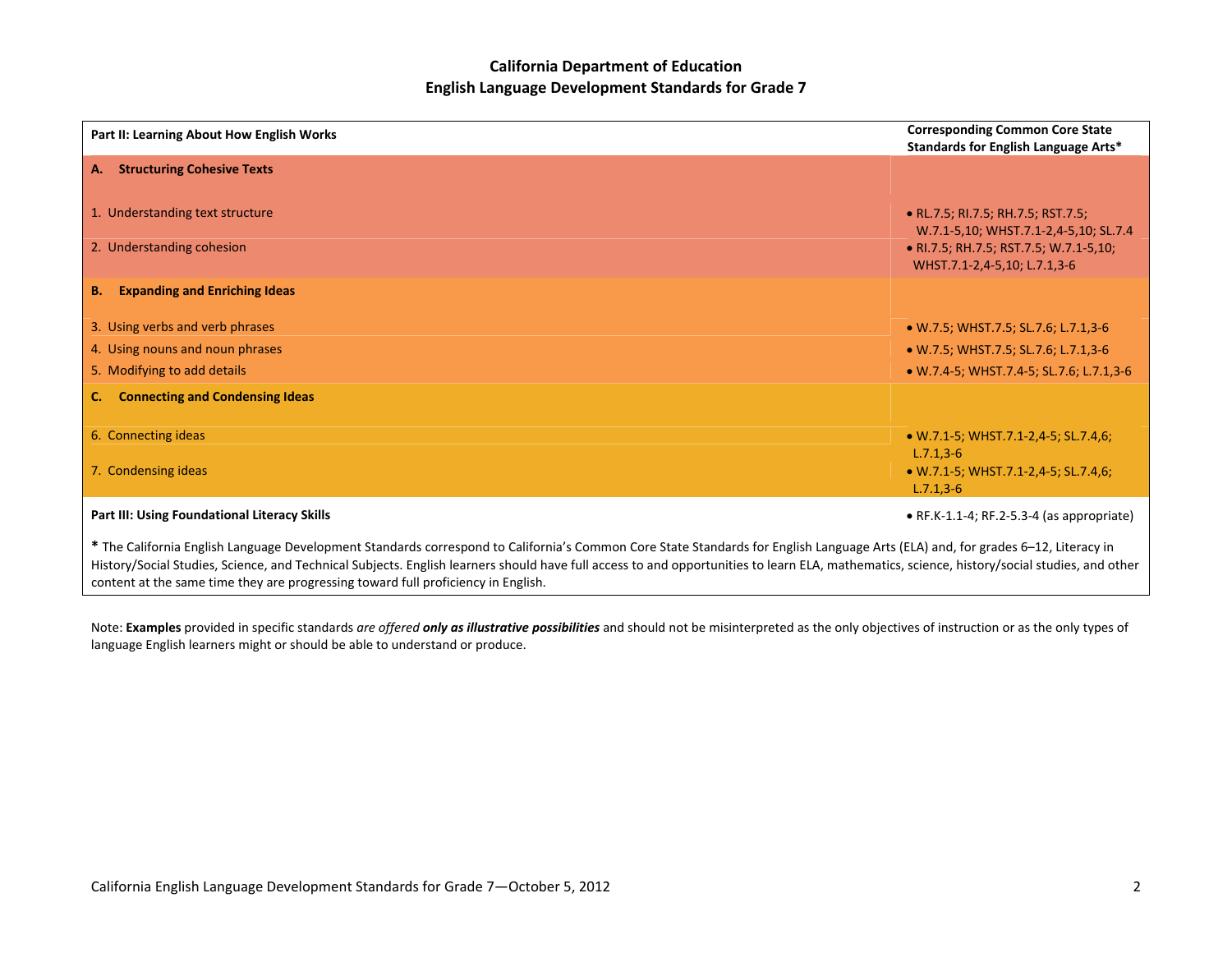|                                                                                                                                                                                                                                                                                                                                                                                                                                                                                                                                                                                                                                                                                                                                                                                                           |                  | Part I: Interacting in Meaningful Ways                                                                                                                                                                                                                                                                                                                                                                                                                                                                                                                                                                                                       | Section 2: Elaboration on Critical Principles for Developing Language & Cognition in Academic Contexts                                                                                                                                                                                                                                                                                                                                                                                                                                                                                                   |                                                                                                                                                                                                                                                                                                                                                                                                                                                                                                                                                                                                                                                                                                                                                                                                                                                                  |
|-----------------------------------------------------------------------------------------------------------------------------------------------------------------------------------------------------------------------------------------------------------------------------------------------------------------------------------------------------------------------------------------------------------------------------------------------------------------------------------------------------------------------------------------------------------------------------------------------------------------------------------------------------------------------------------------------------------------------------------------------------------------------------------------------------------|------------------|----------------------------------------------------------------------------------------------------------------------------------------------------------------------------------------------------------------------------------------------------------------------------------------------------------------------------------------------------------------------------------------------------------------------------------------------------------------------------------------------------------------------------------------------------------------------------------------------------------------------------------------------|----------------------------------------------------------------------------------------------------------------------------------------------------------------------------------------------------------------------------------------------------------------------------------------------------------------------------------------------------------------------------------------------------------------------------------------------------------------------------------------------------------------------------------------------------------------------------------------------------------|------------------------------------------------------------------------------------------------------------------------------------------------------------------------------------------------------------------------------------------------------------------------------------------------------------------------------------------------------------------------------------------------------------------------------------------------------------------------------------------------------------------------------------------------------------------------------------------------------------------------------------------------------------------------------------------------------------------------------------------------------------------------------------------------------------------------------------------------------------------|
| <b>Texts and Discourse in Context</b>                                                                                                                                                                                                                                                                                                                                                                                                                                                                                                                                                                                                                                                                                                                                                                     |                  |                                                                                                                                                                                                                                                                                                                                                                                                                                                                                                                                                                                                                                              | English Language Development Level Continuum                                                                                                                                                                                                                                                                                                                                                                                                                                                                                                                                                             |                                                                                                                                                                                                                                                                                                                                                                                                                                                                                                                                                                                                                                                                                                                                                                                                                                                                  |
| Part I, strands 1-4 Corresponding<br><b>Common Core State Standards for English</b><br>Language Arts:<br>1.<br>SL.7.1,6; L.7.3,6<br>2.<br>W.7.6; WHST.7.6; SL.7.2; L.7.3,6<br>3.<br>W.7.1; WHST.7.1; SL.7.1,4,6; L.7.3,6<br>W.7.4-5; WHST.7.4-5; SL.7.6; L.7.1,3,6<br>4.                                                                                                                                                                                                                                                                                                                                                                                                                                                                                                                                  |                  | <b>Emerging</b><br>1. Exchanging information/ideas<br>Engage in conversational exchanges<br>and express ideas on familiar topics by<br>asking and answering yes-no and wh-<br>questions and responding using simple<br>phrases.                                                                                                                                                                                                                                                                                                                                                                                                              | <b>Expanding</b><br>1. Exchanging information/ideas<br>Contribute to class, group, and partner<br>discussions by following turn-taking<br>rules, asking relevant questions,<br>affirming others, adding relevant<br>information, and paraphrasing key                                                                                                                                                                                                                                                                                                                                                    | <b>Bridging</b><br>1. Exchanging information/ideas<br>Contribute to class, group, and partner<br>discussions by following turn-taking<br>rules, asking relevant questions,<br>affirming others, adding relevant<br>information and evidence,                                                                                                                                                                                                                                                                                                                                                                                                                                                                                                                                                                                                                     |
| Purposes for using language include:<br>Describing, entertaining, informing,<br>interpreting, analyzing, recounting,<br>explaining, persuading, negotiating,<br>justifying, evaluating, etc.<br>Text types include:<br>Informational text types include:<br>descriptions or accounts (e.g., scientific,<br>historical, economic, technical), recounts<br>(e.g., biography, memoir), information<br>reports, explanations (e.g., causal,<br>factorial), expositions (e.g., speeches,<br>opinion pieces, argument, debate),<br>responses (e.g., literary analysis), etc.<br>Literary text types include:<br>stories (e.g., historical fiction, myths,<br>graphic novels), poetry, drama, etc.<br><b>Audiences include:</b><br>Peers (one-to-one)<br>Small group (one-to-group)<br>Whole group (one-to-many) | A. Collaborative | 2. Interacting via written English<br>Engage in short written exchanges<br>with peers and collaborate on simple<br>written texts on familiar topics, using<br>technology when appropriate.<br>3. Supporting opinions and<br>persuading others<br>Negotiate with or persuade others in<br>conversations (e.g., to gain and hold<br>the floor or ask for clarification) using<br>learned phrases (e.g., I think. ,<br>Would you please repeat that?) and<br>open responses.<br>4. Adapting language choices<br>Adjust language choices according to<br>social setting (e.g., classroom, break<br>time) and audience (e.g., peers,<br>teacher). | ideas.<br>2. Interacting via written English<br>Engage in longer written exchanges<br>with peers and collaborate on more<br>detailed written texts on a variety of<br>topics, using technology when<br>appropriate.<br>3. Supporting opinions and<br>persuading others<br>Negotiate with or persuade others in<br>conversations (e.g., to provide counter-<br>arguments) using learned phrases (I<br>agree with X, but ), and open<br>responses.<br>4. Adapting language choices<br>Adjust language choices according to<br>purpose (e.g., explaining, persuading,<br>entertaining), task, and audience. | paraphrasing key ideas, building on<br>responses, and providing useful<br>feedback.<br>2. Interacting via written English<br>Engage in extended written exchanges<br>with peers and collaborate on complex<br>written texts on a variety of topics,<br>using technology when appropriate.<br>3. Supporting opinions and<br>persuading others<br>Negotiate with or persuade others in<br>conversations using appropriate<br>register (e.g., to acknowledge new<br>information) using a variety of learned<br>phrases, indirect reported speech<br>(e.g., I heard you say X, and I haven't<br>thought about that before), and open<br>responses.<br>4. Adapting language choices<br>Adjust language choices according to<br>task (e.g., facilitating a science<br>experiment, providing peer feedback<br>on a writing assignment), purpose,<br>task, and audience. |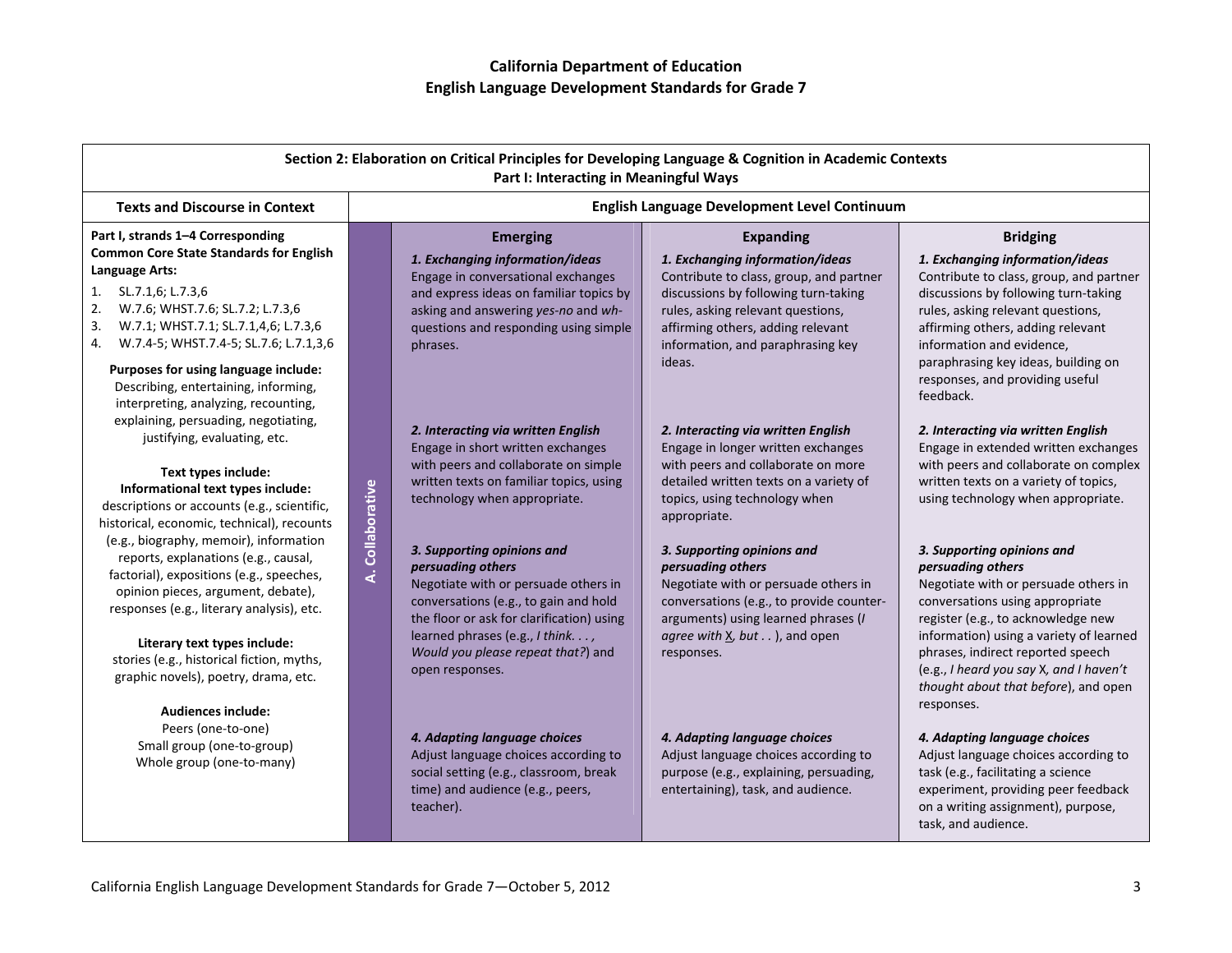| Section 2: Elaboration on Critical Principles for Developing Language & Cognition in Academic Contexts<br>Part I: Interacting in Meaningful Ways                                                                                                                                                                                                                                                                                                                                                                                                                                                                                                                                                                                                                                                                                                                                                                                                                           |                               |                                                                                                                                                                                                                                                                                                                                                                                                                                                                                                                                                                                                                                                                                                                                                                                                                                                                     |                                                                                                                                                                                                                                                                                                                                                                                                                                                                                                                                                                                                                                                                                                                                                                                                                                                                      |                                                                                                                                                                                                                                                                                                                                                                                                                                                                                                                                                                                                                                                                                                                                                                                                                                                               |
|----------------------------------------------------------------------------------------------------------------------------------------------------------------------------------------------------------------------------------------------------------------------------------------------------------------------------------------------------------------------------------------------------------------------------------------------------------------------------------------------------------------------------------------------------------------------------------------------------------------------------------------------------------------------------------------------------------------------------------------------------------------------------------------------------------------------------------------------------------------------------------------------------------------------------------------------------------------------------|-------------------------------|---------------------------------------------------------------------------------------------------------------------------------------------------------------------------------------------------------------------------------------------------------------------------------------------------------------------------------------------------------------------------------------------------------------------------------------------------------------------------------------------------------------------------------------------------------------------------------------------------------------------------------------------------------------------------------------------------------------------------------------------------------------------------------------------------------------------------------------------------------------------|----------------------------------------------------------------------------------------------------------------------------------------------------------------------------------------------------------------------------------------------------------------------------------------------------------------------------------------------------------------------------------------------------------------------------------------------------------------------------------------------------------------------------------------------------------------------------------------------------------------------------------------------------------------------------------------------------------------------------------------------------------------------------------------------------------------------------------------------------------------------|---------------------------------------------------------------------------------------------------------------------------------------------------------------------------------------------------------------------------------------------------------------------------------------------------------------------------------------------------------------------------------------------------------------------------------------------------------------------------------------------------------------------------------------------------------------------------------------------------------------------------------------------------------------------------------------------------------------------------------------------------------------------------------------------------------------------------------------------------------------|
| <b>Texts and Discourse in Context</b>                                                                                                                                                                                                                                                                                                                                                                                                                                                                                                                                                                                                                                                                                                                                                                                                                                                                                                                                      |                               |                                                                                                                                                                                                                                                                                                                                                                                                                                                                                                                                                                                                                                                                                                                                                                                                                                                                     | English Language Development Level Continuum                                                                                                                                                                                                                                                                                                                                                                                                                                                                                                                                                                                                                                                                                                                                                                                                                         |                                                                                                                                                                                                                                                                                                                                                                                                                                                                                                                                                                                                                                                                                                                                                                                                                                                               |
| Part I, strands 5-8 Corresponding Common<br>Core State Standards for English Language<br>Arts:<br>5.<br>SL.7.1,3,6; L.7.1,3,6<br>6.<br>RL.7.1-7,9-10; RI.7.1-10; RH.7.1-10;<br>RST.7.1-10; SL.7.2; L.7.1,3,6<br>7.<br>RL.7.4-5; RI.7.4,6,8; RH.7.4-6,8;<br>RST.7.4-6,8; SL.7.3; L.7.3,5-6<br>8.<br>RL.7.4-5; RI.7.4-5; RH.7.4-5; RST.7.4-5;<br>SL.7.3; L.7.3,5-6<br>Purposes for using language include:<br>Describing, entertaining, informing,<br>interpreting, analyzing, recounting,<br>explaining, persuading, negotiating,<br>justifying, evaluating, etc.<br>Text types include:<br>Informational text types include:<br>descriptions or accounts (e.g., scientific,<br>historical, economic, technical), recounts<br>(e.g., biography, memoir), information<br>reports, explanations (e.g., causal,<br>factorial), expositions (e.g., speeches,<br>opinion pieces, argument, debate),<br>responses (e.g., literary analysis), etc.<br>Literary text types include: | B. Interpretive (page 1 of 2) | <b>Emerging</b><br>5. Listening actively<br>Demonstrate active listening in oral<br>presentation activities by asking and<br>answering basic questions with<br>prompting and substantial support.<br>6. Reading/viewing closely<br>a) Explain ideas, phenomena,<br>processes, and text relationships (e.g.,<br>compare/contrast, cause/effect,<br>problem/solution) based on close<br>reading of a variety of grade-<br>appropriate texts and viewing of<br>multimedia with substantial support.<br>b) Express inferences and conclusions<br>drawn based on close reading of<br>grade-appropriate texts and viewing of<br>multimedia using some frequently<br>used verbs (e.g., shows that, based<br>on).<br>c) Use knowledge of morphology (e.g.,<br>affixes, roots, and base words),<br>context, reference materials, and<br>visual cues to determine the meaning | <b>Expanding</b><br>5. Listening actively<br>Demonstrate active listening in oral<br>presentation activities by asking and<br>answering detailed questions with<br>occasional prompting and moderate<br>support.<br>6. Reading/viewing closely<br>a) Explain ideas, phenomena,<br>processes, and text relationships (e.g.,<br>compare/contrast, cause/effect,<br>problem/solution) based on close<br>reading of a variety of grade-level texts<br>and viewing of multimedia with<br>moderate support.<br>b) Express inferences and conclusions<br>drawn based on close reading of grade-<br>appropriate texts and viewing of<br>multimedia using a variety of verbs<br>(e.g., suggests that, leads to).<br>c) Use knowledge of morphology (e.g.,<br>affixes, roots, and base words),<br>context, reference materials, and visual<br>cues to determine the meaning of | <b>Bridging</b><br>5. Listening actively<br>Demonstrate active listening in oral<br>presentation activities by asking and<br>answering detailed questions with<br>minimal prompting and support.<br>6. Reading/viewing closely<br>a) Explain ideas, phenomena,<br>processes, and text relationships (e.g.,<br>compare/contrast, cause/effect,<br>problem/solution) based on close<br>reading of a variety of grade-level texts<br>and viewing of multimedia with light<br>support.<br>b) Express inferences and conclusions<br>drawn based on close reading of grade-<br>level texts and viewing of multimedia<br>using a variety of precise academic<br>verbs (e.g., indicates that, influences).<br>c) Use knowledge of morphology (e.g.,<br>affixes, roots, and base words),<br>context, reference materials, and visual<br>cues to determine the meaning, |
| stories (e.g., historical fiction, myths,<br>graphic novels), poetry, drama, etc.                                                                                                                                                                                                                                                                                                                                                                                                                                                                                                                                                                                                                                                                                                                                                                                                                                                                                          |                               | of unknown and multiple-meaning<br>words on familiar topics.                                                                                                                                                                                                                                                                                                                                                                                                                                                                                                                                                                                                                                                                                                                                                                                                        | unknown and multiple-meaning words<br>on familiar and new topics.                                                                                                                                                                                                                                                                                                                                                                                                                                                                                                                                                                                                                                                                                                                                                                                                    | including figurative and connotative<br>meanings, of unknown and multiple-                                                                                                                                                                                                                                                                                                                                                                                                                                                                                                                                                                                                                                                                                                                                                                                    |
| <b>Audiences include:</b><br>Peers (one-to-one)<br>Small group (one-to-group)<br>Whole group (one-to-many)                                                                                                                                                                                                                                                                                                                                                                                                                                                                                                                                                                                                                                                                                                                                                                                                                                                                 |                               |                                                                                                                                                                                                                                                                                                                                                                                                                                                                                                                                                                                                                                                                                                                                                                                                                                                                     |                                                                                                                                                                                                                                                                                                                                                                                                                                                                                                                                                                                                                                                                                                                                                                                                                                                                      | meaning words on a variety of new<br>topics.                                                                                                                                                                                                                                                                                                                                                                                                                                                                                                                                                                                                                                                                                                                                                                                                                  |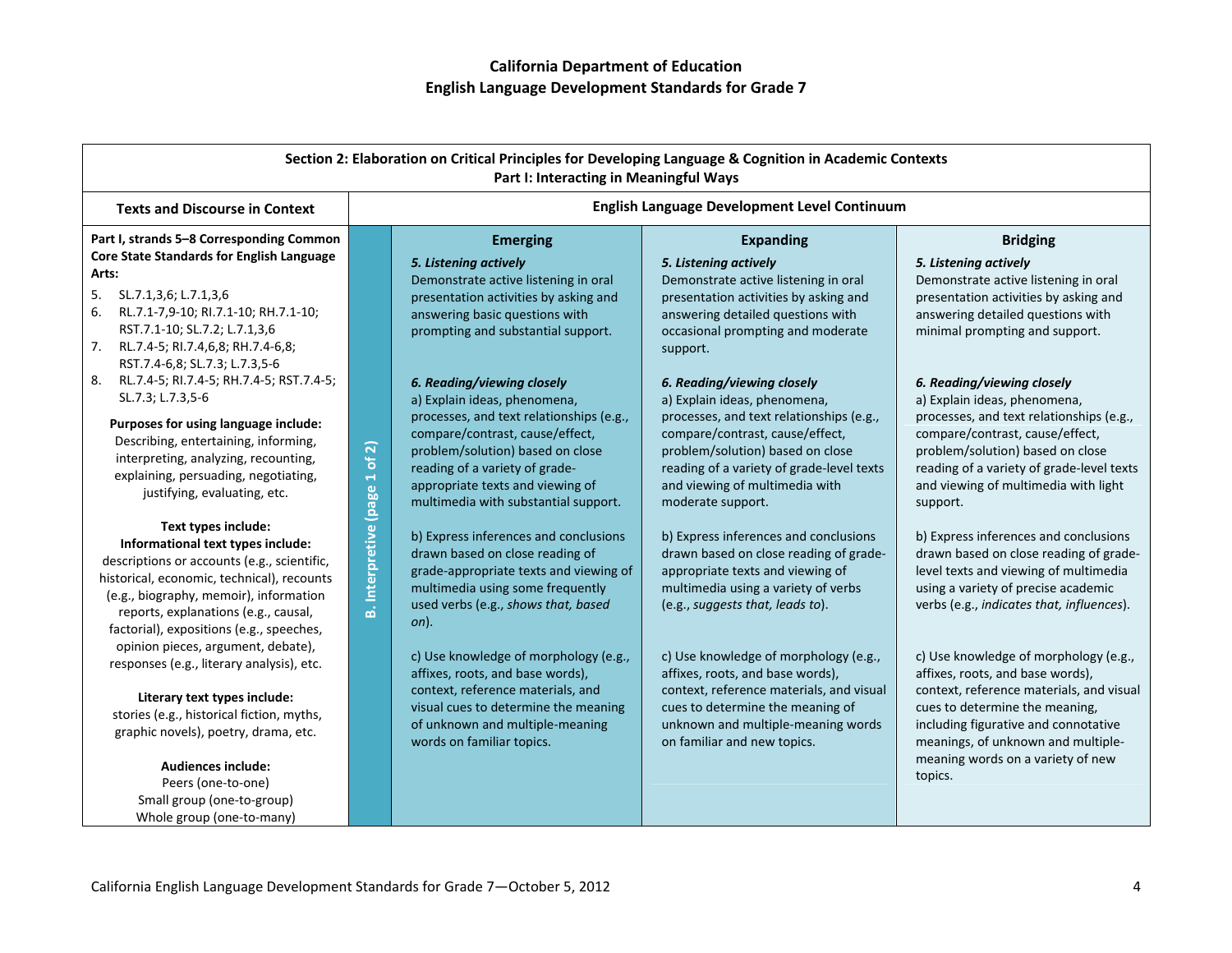|                                                                                                                                                                                                                                                                                                                                                                                                                                                                                                                                                                                                                                                                                                                                                                                                                                                                                                                                                                                                                                                                                                                                                  |                                         | Part I: Interacting in Meaningful Ways                                                                                                                                                                                                                                                                                                                                                                                                                                                                                                                               | Section 2: Elaboration on Critical Principles for Developing Language & Cognition in Academic Contexts                                                                                                                                                                                                                                                                                                                                                                                                                                                                                                                                     |                                                                                                                                                                                                                                                                                                                                                                                                                                                                                                                                                                                                                                                                                                                             |
|--------------------------------------------------------------------------------------------------------------------------------------------------------------------------------------------------------------------------------------------------------------------------------------------------------------------------------------------------------------------------------------------------------------------------------------------------------------------------------------------------------------------------------------------------------------------------------------------------------------------------------------------------------------------------------------------------------------------------------------------------------------------------------------------------------------------------------------------------------------------------------------------------------------------------------------------------------------------------------------------------------------------------------------------------------------------------------------------------------------------------------------------------|-----------------------------------------|----------------------------------------------------------------------------------------------------------------------------------------------------------------------------------------------------------------------------------------------------------------------------------------------------------------------------------------------------------------------------------------------------------------------------------------------------------------------------------------------------------------------------------------------------------------------|--------------------------------------------------------------------------------------------------------------------------------------------------------------------------------------------------------------------------------------------------------------------------------------------------------------------------------------------------------------------------------------------------------------------------------------------------------------------------------------------------------------------------------------------------------------------------------------------------------------------------------------------|-----------------------------------------------------------------------------------------------------------------------------------------------------------------------------------------------------------------------------------------------------------------------------------------------------------------------------------------------------------------------------------------------------------------------------------------------------------------------------------------------------------------------------------------------------------------------------------------------------------------------------------------------------------------------------------------------------------------------------|
| <b>Texts and Discourse in Context</b>                                                                                                                                                                                                                                                                                                                                                                                                                                                                                                                                                                                                                                                                                                                                                                                                                                                                                                                                                                                                                                                                                                            |                                         |                                                                                                                                                                                                                                                                                                                                                                                                                                                                                                                                                                      | English Language Development Level Continuum                                                                                                                                                                                                                                                                                                                                                                                                                                                                                                                                                                                               |                                                                                                                                                                                                                                                                                                                                                                                                                                                                                                                                                                                                                                                                                                                             |
| Part I, strands 5-8 Corresponding Common<br>Core State Standards for English Language<br>Arts:<br>SL.7.1,3,6; L.7.1,3,6<br>5.<br>RL.7.1-7,9-10; RI.7.1-10; RH.7.1-10;<br>6.<br>RST.7.1-10; SL.7.2; L.7.1,3,6<br>RL.7.4-5; RI.7.4,6,8; RH.7.4-6,8;<br>7.<br>RST.7.4-6,8; SL.7.3; L.7.3,5-6<br>RL.7.4-5; RI.7.4-5; RH.7.4-5; RST.7.4-5;<br>8.<br>SL.7.3; L.7.3,5-6<br>Purposes for using language include:<br>Describing, entertaining, informing,<br>interpreting, analyzing, recounting,<br>explaining, persuading, negotiating,<br>justifying, evaluating, etc.<br>Text types include:<br>Informational text types include:<br>descriptions or accounts (e.g., scientific,<br>historical, economic, technical), recounts<br>(e.g., biography, memoir), information<br>reports, explanations (e.g., causal,<br>factorial), expositions (e.g., speeches,<br>opinion pieces, argument, debate),<br>responses (e.g., literary analysis), etc.<br>Literary text types include:<br>stories (e.g., historical fiction, myths,<br>graphic novels), poetry, drama, etc.<br><b>Audiences include:</b><br>Peers (one-to-one)<br>Small group (one-to-group) | of 2)<br><b>B.</b> Interpretive (page 2 | <b>Emerging</b><br>7. Evaluating language choices<br>Explain how well writers and speakers<br>use language to support ideas and<br>arguments with detailed evidence<br>(e.g., identifying the precise<br>vocabulary used to present evidence,<br>or the phrasing used to signal a shift in<br>meaning) when provided with<br>substantial support.<br>8. Analyzing language choices<br>Explain how phrasing or different<br>common words with similar meaning<br>(e.g., choosing to use the word polite<br>versus good) produce different effects<br>on the audience. | <b>Expanding</b><br>7. Evaluating language choices<br>Explain how well writers and speakers<br>use specific language to present ideas<br>of support arguments and provide<br>detailed evidence (e.g., showing the<br>clarity of the phrasing used to present<br>an argument) when provided with<br>moderate support.<br>8. Analyzing language choices<br>Explain how phrasing, different words<br>with similar meaning (e.g., describing a<br>character as diplomatic versus<br>respectful) or figurative language (e.g.,<br>The wind whispered through the night.)<br>produce shades of meaning and<br>different effects on the audience. | <b>Bridging</b><br>7. Evaluating language choices<br>Explain how well writers and speakers<br>use specific language resources to<br>present ideas or support arguments<br>and provide detailed evidence (e.g.,<br>identifying the specific language used<br>to present ideas and claims that are<br>well supported and distinguishing them<br>from those that are not) when<br>provided with light support.<br>8. Analyzing language choices<br>Explain how phrasing, different words<br>with similar meaning (e.g., refined-<br>respectful-polite-diplomatic), or<br>figurative language (e.g., The wind<br>whispered through the night.) produce<br>shades of meaning, nuances, and<br>different effects on the audience. |

Whole group (one‐to‐many)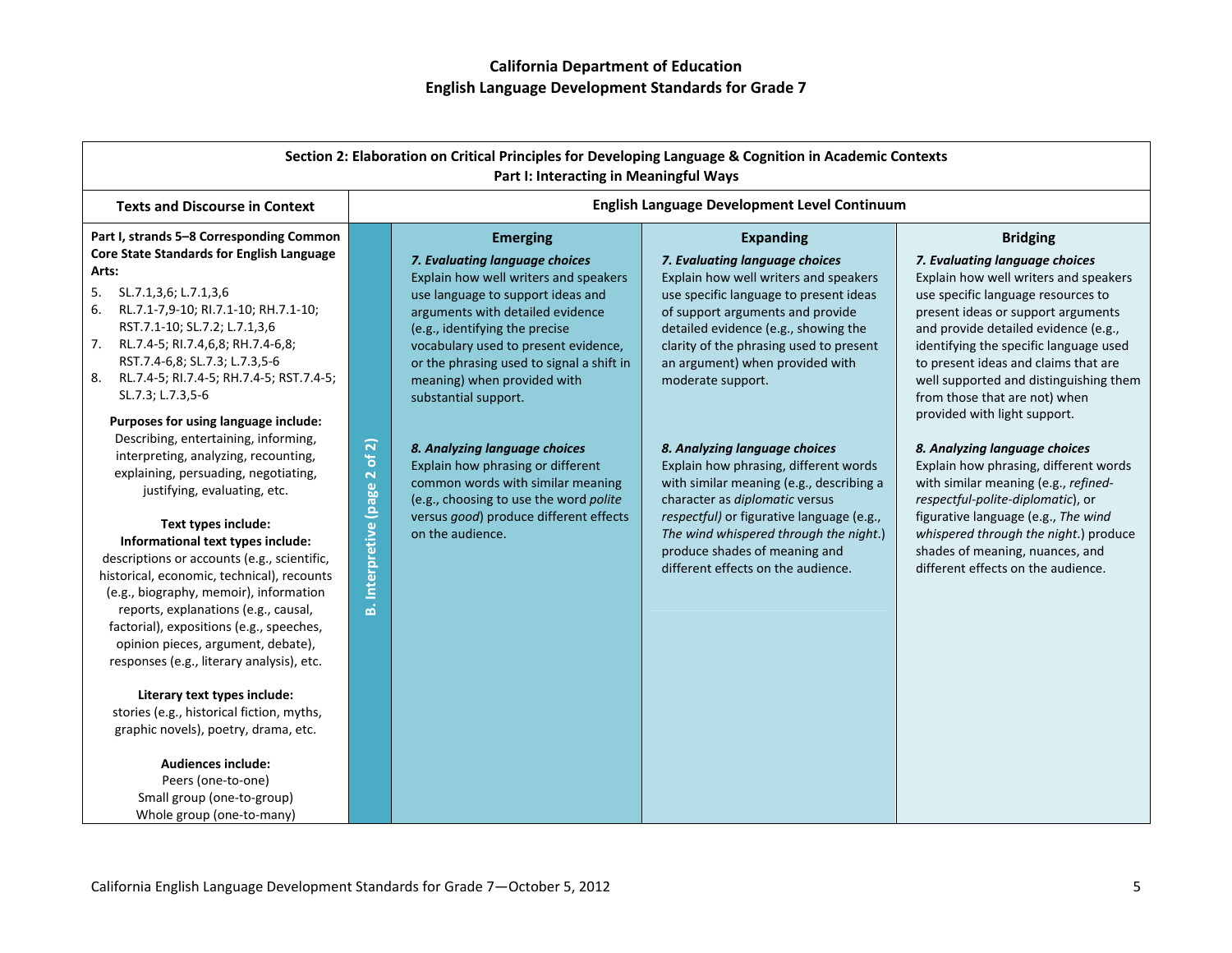|                                                                                                                                                                                                                                                                                                                                                                        |                               | Part I: Interacting in Meaningful Ways                                                                                                                                           | Section 2: Elaboration on Critical Principles for Developing Language & Cognition in Academic Contexts                                                                                                  |                                                                                                                                                                                                                                                    |
|------------------------------------------------------------------------------------------------------------------------------------------------------------------------------------------------------------------------------------------------------------------------------------------------------------------------------------------------------------------------|-------------------------------|----------------------------------------------------------------------------------------------------------------------------------------------------------------------------------|---------------------------------------------------------------------------------------------------------------------------------------------------------------------------------------------------------|----------------------------------------------------------------------------------------------------------------------------------------------------------------------------------------------------------------------------------------------------|
| <b>Texts and Discourse in Context</b>                                                                                                                                                                                                                                                                                                                                  |                               |                                                                                                                                                                                  | English Language Development Level Continuum                                                                                                                                                            |                                                                                                                                                                                                                                                    |
| Part I, strands 9-12 Corresponding<br><b>Common Core State Standards for English</b><br>Language Arts:                                                                                                                                                                                                                                                                 |                               | <b>Emerging</b><br>9. Presenting<br>Plan and deliver brief informative oral                                                                                                      | <b>Expanding</b><br>9. Presenting<br>Plan and deliver longer oral                                                                                                                                       | <b>Bridging</b><br>9. Presenting<br>Plan and deliver longer oral                                                                                                                                                                                   |
| SL.7.4-6; L.7.1,3<br>9.<br>10. W.7.1-10; WHST.7.1-2,4-10; L.7.1-6<br>11. W.7.1,8-9; WHST.7.1,8-9; L.7.1-3,6<br>12. W.7.4-5; WHST.7.4-5; SL.7.4,6;<br>$L.7.1, 3, 5-6$                                                                                                                                                                                                   |                               | presentations on familiar topics.                                                                                                                                                | presentations on a variety of topics,<br>using details and evidence to support<br>ideas.                                                                                                                | presentations on a variety of topics in<br>a variety of disciplines, using reasoning<br>and evidence to support ideas, as well<br>as growing understanding of register.                                                                            |
| Purposes for using language include:<br>Describing, entertaining, informing,<br>interpreting, analyzing, recounting,<br>explaining, persuading, negotiating,<br>justifying, evaluating, etc.                                                                                                                                                                           |                               | 10. Writing<br>a) Write short literary and<br>informational texts (e.g., an argument<br>for wearing school uniforms)<br>collaboratively (e.g., with peers) and<br>independently. | 10. Writing<br>a) Write longer literary and<br>informational texts (e.g., an argument<br>for wearing school uniforms)<br>collaboratively (e.g., with peers) and<br>independently using appropriate text | 10. Writing<br>a) Write longer and more detailed<br>literary and informational texts (e.g.,<br>an argument for wearing school<br>uniforms) collaboratively (e.g., with<br>peers) and independently using                                           |
| Text types include:<br>Informational text types include:<br>descriptions or accounts (e.g., scientific,<br>historical, economic, technical), recounts<br>(e.g., biography, memoir), information<br>reports, explanations (e.g., causal,<br>factorial), expositions (e.g., speeches,<br>opinion pieces, argument, debate),<br>responses (e.g., literary analysis), etc. | Productive (page 1 of 2)<br>ن | b) Write brief summaries of texts and<br>experiences using complete sentences<br>and key words (e.g., from notes or<br>graphic organizers).                                      | organization.<br>b) Write increasingly concise summaries<br>of texts and experiences using complete<br>sentences and key words (e.g., from<br>notes or graphic organizers).                             | appropriate text organization and<br>growing understanding of register.<br>b) Write clear and coherent<br>summaries of texts and experiences<br>using complete and concise sentences<br>and key words (e.g., from notes or<br>graphic organizers). |
| Literary text types include:<br>stories (e.g., historical fiction, myths,<br>graphic novels), poetry, drama, etc.<br><b>Audiences include:</b>                                                                                                                                                                                                                         |                               | 11. Justifying/arguing<br>a) Justify opinions by providing some<br>textual evidence or relevant<br>background knowledge with<br>substantial support.                             | 11. Justifying/arguing<br>a) Justify opinions or persuade others<br>by providing relevant textual evidence<br>or relevant background knowledge with<br>moderate support.                                | 11. Justifying/arguing<br>a) Justify opinions or persuade others<br>by providing detailed and relevant<br>textual evidence or relevant<br>background knowledge with light<br>support.                                                              |
| Peers (one-to-one)<br>Small group (one-to-group)<br>Whole group (one-to-many)                                                                                                                                                                                                                                                                                          |                               | b) Express attitude and opinions or<br>temper statements with familiar<br>modal expressions (e.g., can, may).                                                                    | b) Express attitude and opinions or<br>temper statements with a variety of<br>familiar modal expressions (e.g.,<br>possibly/likely, could/would/should).                                                | b) Express attitude and opinions or<br>temper statements with nuanced<br>modal expressions (e.g.,<br>possibly/potentially/absolutely,<br>should/might).                                                                                            |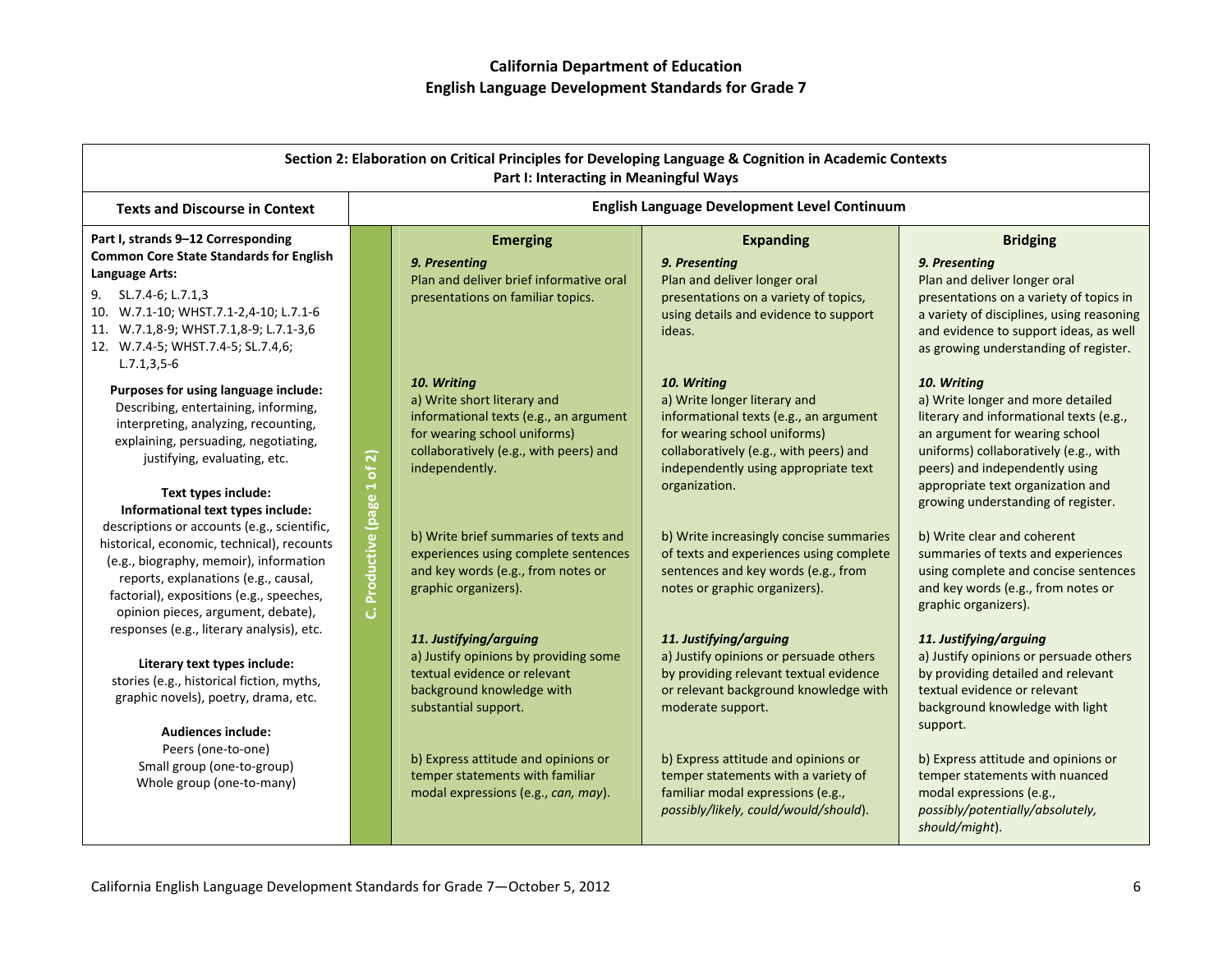| Section 2: Elaboration on Critical Principles for Developing Language & Cognition in Academic Contexts<br>Part I: Interacting in Meaningful Ways                                                                                                                                                                                                                                                                                                                                                                                                                                                                                                                                                                                                                                                                                                                                                                                                                                                                                                                                            |                               |                                                                                                                                                                                                                                                                                                                                                                                                              |                                                                                                                                                                                                                                                                                                                                                                                                                                                                                                                                                 |                                                                                                                                                                                                                                                                                                                                                                                                                                                                                                                                                                                                                                            |
|---------------------------------------------------------------------------------------------------------------------------------------------------------------------------------------------------------------------------------------------------------------------------------------------------------------------------------------------------------------------------------------------------------------------------------------------------------------------------------------------------------------------------------------------------------------------------------------------------------------------------------------------------------------------------------------------------------------------------------------------------------------------------------------------------------------------------------------------------------------------------------------------------------------------------------------------------------------------------------------------------------------------------------------------------------------------------------------------|-------------------------------|--------------------------------------------------------------------------------------------------------------------------------------------------------------------------------------------------------------------------------------------------------------------------------------------------------------------------------------------------------------------------------------------------------------|-------------------------------------------------------------------------------------------------------------------------------------------------------------------------------------------------------------------------------------------------------------------------------------------------------------------------------------------------------------------------------------------------------------------------------------------------------------------------------------------------------------------------------------------------|--------------------------------------------------------------------------------------------------------------------------------------------------------------------------------------------------------------------------------------------------------------------------------------------------------------------------------------------------------------------------------------------------------------------------------------------------------------------------------------------------------------------------------------------------------------------------------------------------------------------------------------------|
| <b>Texts and Discourse in Context</b>                                                                                                                                                                                                                                                                                                                                                                                                                                                                                                                                                                                                                                                                                                                                                                                                                                                                                                                                                                                                                                                       |                               |                                                                                                                                                                                                                                                                                                                                                                                                              | English Language Development Level Continuum                                                                                                                                                                                                                                                                                                                                                                                                                                                                                                    |                                                                                                                                                                                                                                                                                                                                                                                                                                                                                                                                                                                                                                            |
| Part I, strands 9-12 Corresponding<br><b>Common Core State Standards for English</b><br>Language Arts:<br>SL.7.4-6; L.7.1,3<br>9.<br>10. W.7.1-10; WHST.7.1-2,4-10; L.7.1-6<br>11. W.7.1,8-9; WHST.7.1,8-9; L.7.1-3,6<br>12. W.7.4-5; WHST.7.4-5; SL.7.4,6;<br>$L.7.1, 3, 5-6$<br>Purposes for using language include:<br>Describing, entertaining, informing,<br>interpreting, analyzing, recounting,<br>explaining, persuading, negotiating,<br>justifying, evaluating, etc.<br>Text types include:<br>Informational text types include:<br>descriptions or accounts (e.g., scientific,<br>historical, economic, technical), recounts<br>(e.g., biography, memoir), information<br>reports, explanations (e.g., causal,<br>factorial), expositions (e.g., speeches,<br>opinion pieces, argument, debate),<br>responses (e.g., literary analysis), etc.<br>Literary text types include:<br>stories (e.g., historical fiction, myths,<br>graphic novels), poetry, drama, etc.<br><b>Audiences include:</b><br>Peers (one-to-one)<br>Small group (one-to-group)<br>Whole group (one-to-many) | of2)<br>C. Productive (page 2 | <b>Emerging</b><br>12. Selecting language resources<br>a) Use a select number of general<br>academic words (e.g., cycle,<br>alternative) and domain-specific words<br>(e.g., scene, chapter, paragraph, cell)<br>to create some precision while<br>speaking and writing.<br>b) Use knowledge of morphology to<br>appropriately select affixes in basic<br>ways (e.g., She likes X. He walked to<br>school.). | <b>Expanding</b><br>12. Selecting language resources<br>a) Use a growing set of academic words<br>(e.g., cycle, alternative, indicate,<br>process), domain-specific words (e.g.,<br>scene, soliloquy, sonnet, friction,<br>monarchy, fraction), synonyms, and<br>antonyms to create precision and<br>shades of meaning while speaking and<br>writing.<br>b) Use knowledge of morphology to<br>appropriately select affixes in a growing<br>number of ways to manipulate<br>language (e.g., She likes walking to<br>school. That's impossible.). | <b>Bridging</b><br>12. Selecting language resources<br>a) Use an expanded set of general<br>academic words (e.g., cycle,<br>alternative, indicate, process,<br>emphasize, illustrate), domain-specific<br>words (e.g., scene, soliloquy, sonnet,<br>friction, monarchy, fraction),<br>synonyms, antonyms, and figurative<br>language to create precision and<br>shades of meaning while speaking and<br>writing.<br>b) Use knowledge of morphology to<br>appropriately select affixes in a variety<br>of ways to manipulate language (e.g.,<br>changing destroy -> destruction,<br>probably - > probability, reluctant -><br>reluctantly). |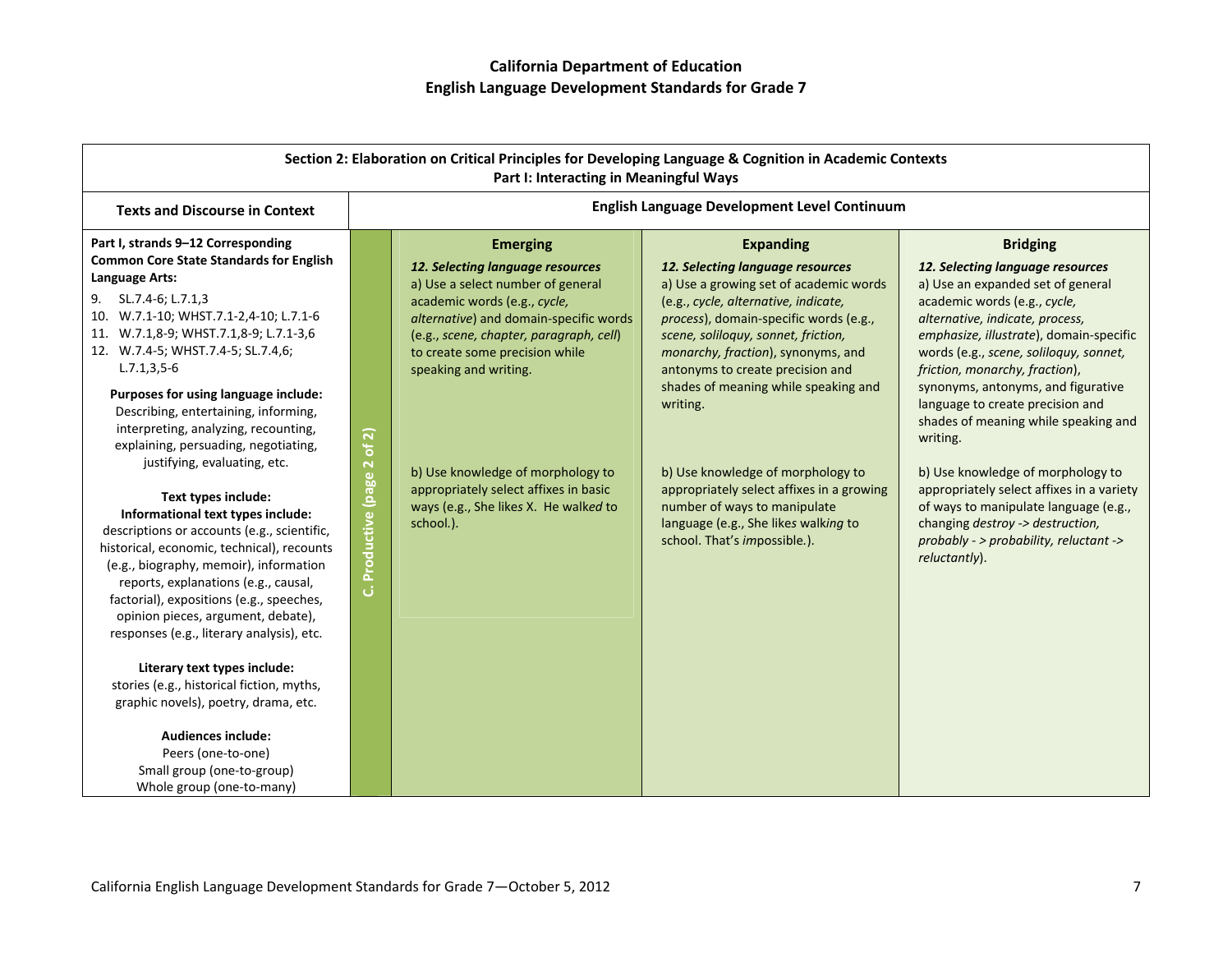|                                                                                                                                                                                                                                                                                                                                                                                                                                      |                                                  |                                                                                                                                                                                                                                                                                                                | Section 2: Elaboration on Critical Principles for Developing Language & Cognition in Academic Contexts                                                                                                                                                                                                                                                                                                                          |                                                                                                                                                                                                                                                                                                                                                                                                                    |
|--------------------------------------------------------------------------------------------------------------------------------------------------------------------------------------------------------------------------------------------------------------------------------------------------------------------------------------------------------------------------------------------------------------------------------------|--------------------------------------------------|----------------------------------------------------------------------------------------------------------------------------------------------------------------------------------------------------------------------------------------------------------------------------------------------------------------|---------------------------------------------------------------------------------------------------------------------------------------------------------------------------------------------------------------------------------------------------------------------------------------------------------------------------------------------------------------------------------------------------------------------------------|--------------------------------------------------------------------------------------------------------------------------------------------------------------------------------------------------------------------------------------------------------------------------------------------------------------------------------------------------------------------------------------------------------------------|
|                                                                                                                                                                                                                                                                                                                                                                                                                                      |                                                  | Part II: Learning About How English Works                                                                                                                                                                                                                                                                      |                                                                                                                                                                                                                                                                                                                                                                                                                                 |                                                                                                                                                                                                                                                                                                                                                                                                                    |
| <b>Texts and Discourse in Context</b>                                                                                                                                                                                                                                                                                                                                                                                                |                                                  |                                                                                                                                                                                                                                                                                                                | English Language Development Level Continuum                                                                                                                                                                                                                                                                                                                                                                                    |                                                                                                                                                                                                                                                                                                                                                                                                                    |
| Part II, strands 1-2 Corresponding<br><b>Common Core State Standards for English</b><br>Language Arts:<br>1. RL.7.5; RI.7.5; RH.7.5; RST.7.5;<br>W.7.1-5,10; WHST.7.1-2,4-5,10; SL.7.4<br>RI.7.5; RH.7.5; RST.7.5; W.7.1-5,10;<br>2.<br>WHST.7.1-2,4-5,10; L.7.1,3-6<br>Purposes for using language include:<br>Describing, entertaining, informing,<br>interpreting, analyzing, recounting,<br>explaining, persuading, negotiating, |                                                  | <b>Emerging</b><br>1. Understanding text structure<br>Apply understanding of how different<br>text types are organized to express<br>ideas (e.g., how narratives are<br>organized sequentially) to<br>comprehending texts and to writing<br>brief arguments, informative/<br>explanatory texts and narratives. | <b>Expanding</b><br>1. Understanding text structure<br>Apply understanding of the<br>organizational features of different text<br>types (e.g., how narratives are<br>organized by an event sequence that<br>unfolds naturally versus how arguments<br>are organized around reasons and<br>evidence) to comprehending texts and<br>to writing increasingly clear and<br>coherent arguments,<br>informative/explanatory texts and | <b>Bridging</b><br>1. Understanding text structure<br>Apply understanding of the<br>organizational structure of different<br>text types (e.g., how narratives are<br>organized by an event sequence that<br>unfolds naturally versus how<br>arguments are organized around<br>reasons and evidence) to<br>comprehending texts and to writing<br>clear and cohesive arguments,<br>informative/explanatory texts and |
| justifying, evaluating, etc.<br>Text types include:<br>Informational text types include:<br>descriptions or accounts (e.g., scientific,<br>historical, economic, technical), recounts<br>(e.g., biography, memoir), information<br>reports, explanations (e.g., causal,<br>factorial), expositions (e.g., speeches,<br>opinion pieces, argument, debate),<br>responses (e.g., literary analysis), etc.                               | <b>Cohesive Texts</b><br><b>Structuring</b><br>4 | 2. Understanding cohesion<br>a) Apply knowledge of familiar<br>language resources for referring to<br>make texts more cohesive (e.g., how<br>pronouns refer back to nouns in text)<br>to comprehending texts and writing<br>brief texts.                                                                       | narratives.<br>2. Understanding cohesion<br>a) Apply knowledge of familiar language<br>resources for referring to make texts<br>more cohesive (e.g., how pronouns<br>refer back to nouns in text, how using<br>synonyms helps avoid repetition) to<br>comprehending texts and writing texts<br>with increasing cohesion.                                                                                                        | narratives.<br>2. Understanding cohesion<br>a) Apply knowledge of familiar<br>language resources for referring to<br>make texts more cohesive (e.g., how<br>pronouns, synonyms, or<br>nominalizations are used to refer<br>backward in a text) to comprehending<br>texts and writing cohesive texts.                                                                                                               |
| Literary text types include:<br>stories (e.g., historical fiction, myths,<br>graphic novels), poetry, drama, etc.<br><b>Audiences include:</b><br>Peers (one-to-one)<br>Small group (one-to-group)<br>Whole group (one-to-many)                                                                                                                                                                                                      |                                                  | b) Apply basic understanding of how<br>ideas, events, or reasons are linked<br>throughout a text using everyday<br>connecting words or phrases (e.g., at<br>the end, next) to comprehending texts<br>and writing brief texts.                                                                                  | b) Apply growing understanding of how<br>ideas, events, or reasons are linked<br>throughout a text using a variety of<br>connecting words or phrases (e.g., for<br>example, as a result, on the other hand)<br>to comprehending texts and writing<br>texts with increasing cohesion.                                                                                                                                            | b) Apply increasing understanding of<br>how ideas, events, or reasons are<br>linked throughout a text using an<br>increasing variety of academic<br>connecting and transitional words or<br>phrases (e.g., for instance, in addition,<br>consequently) to comprehending texts<br>and writing texts with increasing<br>cohesion.                                                                                    |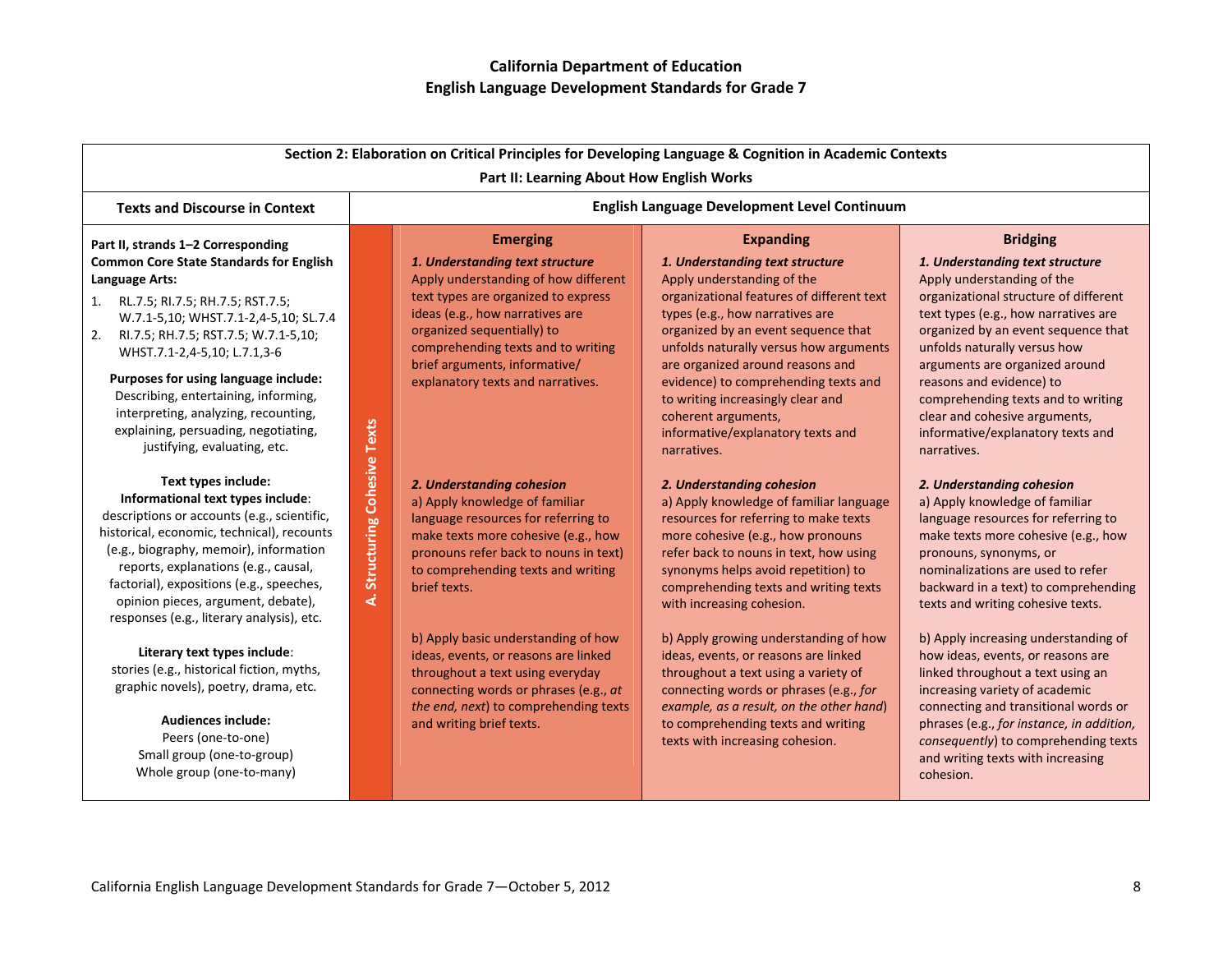|                                                                                                                                                                                                                                                                                                                                                                                                                                                                                                                                                                                                      |                        |                                                                                                                                                                                                                                                                                                                                                                                                                                                                                                                                  | Section 2: Elaboration on Critical Principles for Developing Language & Cognition in Academic Contexts                                                                                                                                                                                                                                                                                                                                                                                                                                  |                                                                                                                                                                                                                                                                                                                                                                                                                                                                                                                                                               |
|------------------------------------------------------------------------------------------------------------------------------------------------------------------------------------------------------------------------------------------------------------------------------------------------------------------------------------------------------------------------------------------------------------------------------------------------------------------------------------------------------------------------------------------------------------------------------------------------------|------------------------|----------------------------------------------------------------------------------------------------------------------------------------------------------------------------------------------------------------------------------------------------------------------------------------------------------------------------------------------------------------------------------------------------------------------------------------------------------------------------------------------------------------------------------|-----------------------------------------------------------------------------------------------------------------------------------------------------------------------------------------------------------------------------------------------------------------------------------------------------------------------------------------------------------------------------------------------------------------------------------------------------------------------------------------------------------------------------------------|---------------------------------------------------------------------------------------------------------------------------------------------------------------------------------------------------------------------------------------------------------------------------------------------------------------------------------------------------------------------------------------------------------------------------------------------------------------------------------------------------------------------------------------------------------------|
|                                                                                                                                                                                                                                                                                                                                                                                                                                                                                                                                                                                                      |                        | Part II: Learning About How English Works                                                                                                                                                                                                                                                                                                                                                                                                                                                                                        |                                                                                                                                                                                                                                                                                                                                                                                                                                                                                                                                         |                                                                                                                                                                                                                                                                                                                                                                                                                                                                                                                                                               |
| <b>Texts and Discourse in Context</b>                                                                                                                                                                                                                                                                                                                                                                                                                                                                                                                                                                |                        |                                                                                                                                                                                                                                                                                                                                                                                                                                                                                                                                  | <b>English Language Development Level Continuum</b>                                                                                                                                                                                                                                                                                                                                                                                                                                                                                     |                                                                                                                                                                                                                                                                                                                                                                                                                                                                                                                                                               |
| Part II, strands 3-5 Corresponding<br><b>Common Core State Standards for English</b><br>Language Arts:<br>3. W.7.5; WHST.7.5; SL.7.6; L.7.1,3-6<br>W.7.5; WHST.7.5; SL.7.6; L.7.1,3-6<br>4.<br>W.7.4-5; WHST.7.4-5; SL.7.6; L.7.1,3-6<br>5.<br>Purposes for using language include:<br>Describing, entertaining, informing,<br>interpreting, analyzing, recounting,<br>explaining, persuading, negotiating,<br>justifying, evaluating, etc.<br>Text types include:<br>Informational text types include:<br>descriptions or accounts (e.g., scientific,<br>historical, economic, technical), recounts | Enriching Ideas<br>œ   | <b>Emerging</b><br>3. Using verbs and verb phrases<br>Use a variety of verbs in different<br>tenses (e.g., present, past, future), and<br>aspects (e.g., simple, progressive)<br>appropriate for the text type and<br>discipline (e.g., simple past and past<br>progressive for recounting an<br>experience) on familiar topics.<br>4. Using nouns and noun phrases<br>Expand noun phrases in basic ways<br>(e.g., adding a sensory adjective to a<br>noun) in order to enrich the meaning<br>of sentences and add details about | <b>Expanding</b><br>3. Using verbs and verb phrases<br>Use a variety of verbs in different tenses<br>(e.g., present, past, future), and aspects<br>(e.g., simple, progressive, perfect)<br>appropriate for the task, text type, and<br>discipline (e.g., simple present for<br>literary analysis) on an increasing<br>variety of topics.<br>4. Using nouns and noun phrases<br>Expand noun phrases in a growing<br>number of ways (e.g., adding adjectives<br>to nouns or simple clause embedding)<br>in order to enrich the meaning of | <b>Bridging</b><br>3. Using verbs and verb phrases<br>Use a variety of verbs in different<br>tenses (e.g., present, past, future), and<br>aspects (e.g., simple, progressive,<br>perfect) appropriate for the task, text<br>type, and discipline (e.g., the present<br>perfect to describe previously made<br>claims or conclusions) on a variety of<br>topics.<br>4. Using nouns and noun phrases<br>Expand noun phrases in an increasing<br>variety of ways (e.g., more complex<br>clause embedding) in order to enrich<br>the meaning of sentences and add |
| (e.g., biography, memoir), information<br>reports, explanations (e.g., causal,<br>factorial), expositions (e.g., speeches,<br>opinion pieces, argument, debate),<br>responses (e.g., literary analysis), etc.<br>Literary text types include:<br>stories (e.g., historical fiction, myths,<br>graphic novels), poetry, drama, etc.<br><b>Audiences include:</b><br>Peers (one-to-one)<br>Small group (one-to-group)                                                                                                                                                                                  | <b>Expanding</b><br>ക് | ideas, people, and things.<br>5. Modifying to add details<br>Expand sentences with simple<br>adverbials (e.g., adverbs, adverb<br>phrases, prepositional phrases) to<br>provide details (e.g., time, manner,<br>place, cause) about a familiar activity<br>or process.                                                                                                                                                                                                                                                           | sentences and add details about ideas,<br>people, and things.<br>5. Modifying to add details<br>Expand sentences with adverbials (e.g.,<br>adverbs, adverb phrases, prepositional<br>phrases) to provide details (e.g., time,<br>manner, place, cause) about a familiar<br>or new activity or process.                                                                                                                                                                                                                                  | details about ideas, people, and<br>things.<br>5. Modifying to add details<br>Expand sentences with a variety of<br>adverbials (e.g., adverbs, adverb<br>phrases and clauses, prepositional<br>phrases) to provide details (e.g., time,<br>manner, place, cause) about a variety<br>of familiar and new activities and<br>processes.                                                                                                                                                                                                                          |

Whole group (one‐to‐many)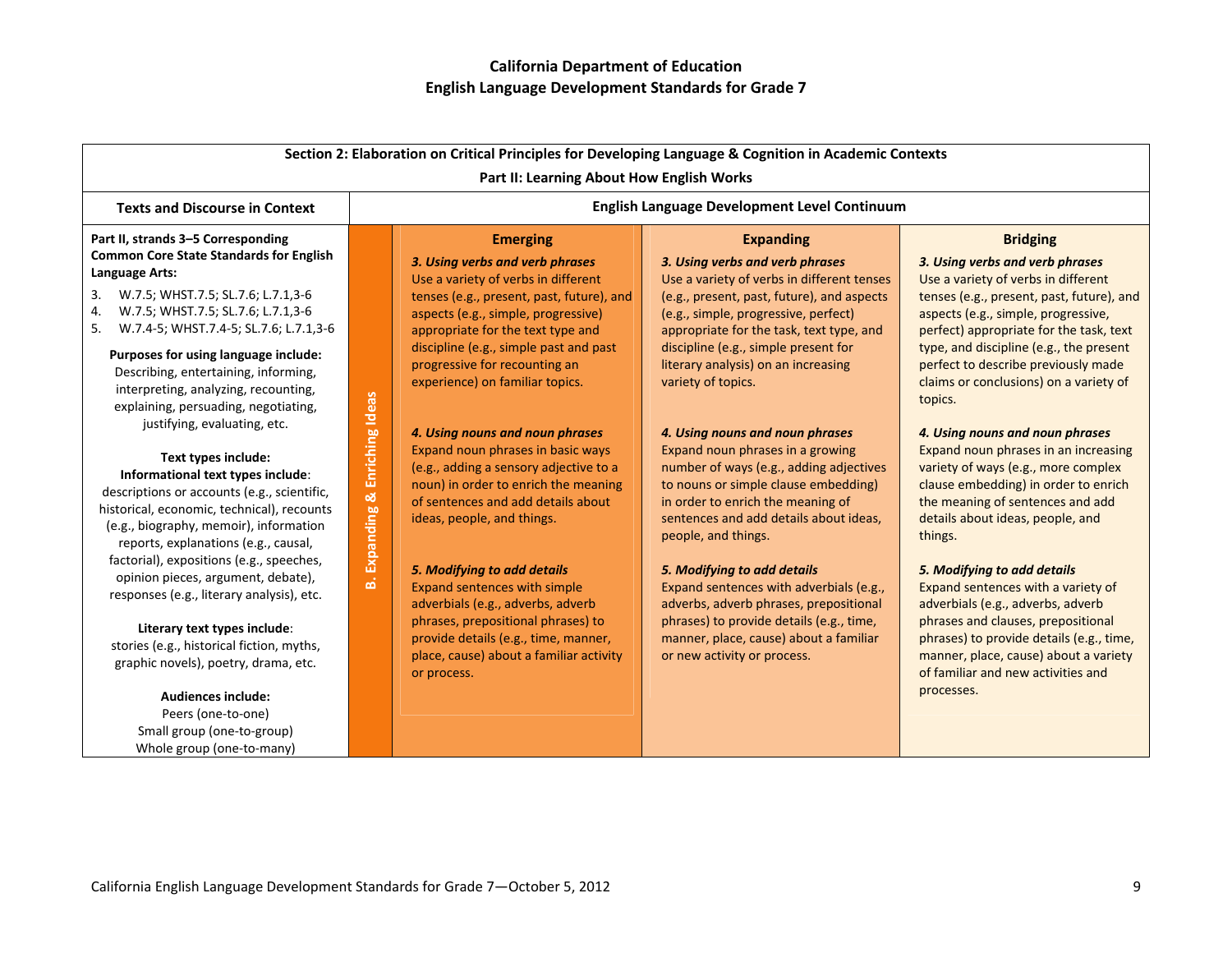|                                                                                                                                                                                                                                                                                                                           |                  | Part II: Learning About How English Works                                                                                                                                                                    | Section 2: Elaboration on Critical Principles for Developing Language & Cognition in Academic Contexts                                                                                                                                                               |                                                                                                                                                                                                                                         |
|---------------------------------------------------------------------------------------------------------------------------------------------------------------------------------------------------------------------------------------------------------------------------------------------------------------------------|------------------|--------------------------------------------------------------------------------------------------------------------------------------------------------------------------------------------------------------|----------------------------------------------------------------------------------------------------------------------------------------------------------------------------------------------------------------------------------------------------------------------|-----------------------------------------------------------------------------------------------------------------------------------------------------------------------------------------------------------------------------------------|
| <b>Texts and Discourse in Context</b>                                                                                                                                                                                                                                                                                     |                  |                                                                                                                                                                                                              | English Language Development Level Continuum                                                                                                                                                                                                                         |                                                                                                                                                                                                                                         |
| Part II, strands 6-7 Corresponding<br><b>Common Core State Standards for English</b><br><b>Language Arts:</b>                                                                                                                                                                                                             |                  | <b>Emerging</b><br><b>6. Connecting ideas</b><br>Combine clauses in a few basic ways                                                                                                                         | <b>Expanding</b><br><b>6. Connecting ideas</b><br>Combine clauses in an increasing                                                                                                                                                                                   | <b>Bridging</b><br><b>6. Connecting ideas</b><br>Combine clauses in a wide variety of                                                                                                                                                   |
| W.7.1-5; WHST.7.1-2,4-5; SL.7.4,6;<br>6.<br>$L.7.1, 3-6$<br>7. W.7.1-5; WHST.7.1-2,4-5; SL.7.4,6;<br>$L.7.1, 3-6$                                                                                                                                                                                                         |                  | to make connections between and join<br>ideas (e.g., creating compound<br>sentences using and, but, so; creating<br>complex sentences using because).                                                        | variety of ways (e.g., creating<br>compound and complex sentences) to<br>make connections between and join<br>ideas, for example, to express a reason                                                                                                                | ways (e.g., creating compound,<br>complex, and compound-complex<br>sentences) to make connections<br>between and join ideas, for example,                                                                                               |
| Purposes for using language include:<br>Describing, entertaining, informing,<br>interpreting, analyzing, recounting,<br>explaining, persuading, negotiating,<br>justifying, evaluating, etc.                                                                                                                              | Condensing Ideas |                                                                                                                                                                                                              | (e.g., He stayed at home on Sunday in<br>order to study for Monday's exam) or to<br>make a concession (e.g., She studied all<br>night even though she wasn't feeling<br>well).                                                                                       | to show the relationship between<br>multiple events or ideas (e.g., After<br>eating lunch, the students worked in<br>groups while their teacher walked<br>around the room.) or to evaluate an<br>argument (e.g., The author claims X,   |
| Text types include:<br>Informational text types include:<br>descriptions or accounts (e.g., scientific,<br>historical, economic, technical), recounts<br>(e.g., biography, memoir), information<br>reports, explanations (e.g., causal,<br>factorial), expositions (e.g., speeches,<br>opinion pieces, argument, debate), | Connecting &     | 7. Condensing ideas<br>Condense ideas in simple ways (e.g.,<br>by compounding verbs, adding<br>prepositional phrases, or through<br>simple embedded clauses or other                                         | 7. Condensing ideas<br>Condense ideas in an increasing variety<br>of ways (e.g., through various types of<br>embedded clauses and other ways of<br>condensing, as in, Organic vegetables                                                                             | although there is a lack of evidence to<br>support this claim.).<br>7. Condensing ideas<br>Condense ideas in a variety of ways<br>(e.g., through various types of<br>embedded clauses, ways of<br>condensing, and nominalization as in, |
| responses (e.g., literary analysis), etc.<br>Literary text types include:<br>stories (e.g., historical fiction, myths,<br>graphic novels), poetry, drama, etc.<br><b>Audiences include:</b><br>Peers (one-to-one)<br>Small group (one-to-group)<br>Whole group (one-to-many)                                              | ان               | ways of condensing as in, This is a<br>story about a girl. The girl changed the<br>world. $\rightarrow$ This is a story about a girl<br>who changed the world.) to create<br>precise and detailed sentences. | are food. They're made without<br>chemical fertilizers. They're made<br>without chemical insecticides. $\rightarrow$<br>Organic vegetables are foods that are<br>made without chemical fertilizers or<br>insecticides.) to create precise and<br>detailed sentences. | They destroyed the rainforest. Lots of<br>animals <i>died</i> . $\rightarrow$ The <i>destruction</i> of the<br>rainforest led to the death of many<br>animals.) to create precise and<br>detailed sentences.                            |